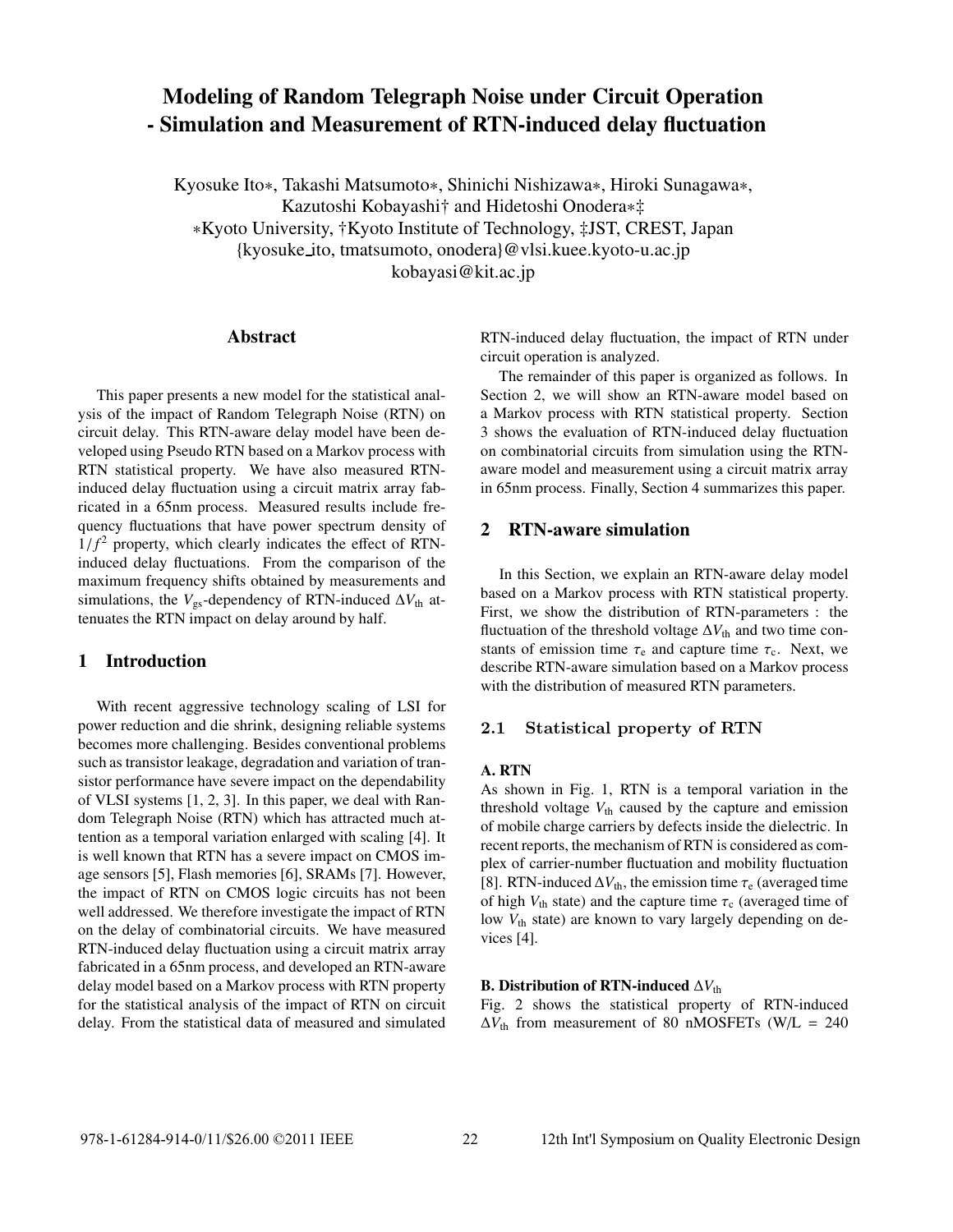

**Figure 1. Temporal variation in the threshold voltage caused by the capture and emission of mobile charge carries.**



**Figure 2. Distribution of RTN-induced** <sup>Δ</sup>*V*th**. The fitting line is Gumbel distribution known as an extreme distribution.**

nm/60nm). The long-tailed fitting line has Gumbel distribution known as an extreme distribution [4, 6, 8, 9]. By this property and the size-dependence of  $\Delta V_{\text{th}}$  ( $\propto 1/WL$ ), RTN is believed to be comparable to Random Dopant Fluctuation known as a major source of within die (WID) variation in more scaled technologies [9].

#### **C. Distribution of emission time**  $\tau_e$  and capture time  $\tau_c$

Fig. 3 shows the statistical property of the emission time  $\tau_e$  and the capture time  $\tau_c$  at  $V_{gs}=1.0$  V and  $V_{ds}=0.2$  V. As reported in [4, 7], the distribution of time constants can be fitted as a logarithmic Gaussian.



**Figure 3. Distribution of time constants (τ. and** τ<sub>c</sub>). They have very wide range and can **be fitted as a logarithmic Gaussian.**

.

#### **2.2 RTN-aware simulation**

To evaluate the impact of RTN on circuit performance, we have developed an RTN-aware model based on a Markov process. In the following, we will show the simulation of pseudo RTN based on a Markov process and an RTN-aware delay model using the pseudo RTN.

#### **A. Pseudo RTN based on Markov Process**

We consider the random behavior of RTN as a Markov process under the assumption that the process of capture/emission does not depend on the history. The algorithm of the pseudo RTN based on a Markov process is shown in Fig. 4. The transition probability  $P_{\text{LH}}$  (from the emission state (low  $V_{th}$ ) to the capture state (high  $V_{th}$ )),  $P_{HL}$  (from the capture state to the emission state) and RTN-induced  $\Delta V_{th}$ are characteristic parameters depending on devices, and the probabilities are calculated from Eqs. (1), (2) with  $\tau_e$  and  $\tau_c$ .  $T_{\text{duration}}$  in Eqs. (1), (2) is the duration considered in the simulation.

$$
P_{\text{LH}} = 1 - \exp(-\frac{T_{\text{duration}}}{\tau_{\text{c}}})
$$
 (1)

$$
P_{\rm HL} = 1 - \exp(-\frac{T_{\rm duration}}{\tau_{\rm e}})
$$
 (2)

Fig. 5 shows an example of  $V_{th}$  fluctuation based on this algorithm. The power spectrum density (PSD) of this fluctuation is shown in Fig. 6. Considering RTN has  $1/f^2$ shaped (Lorentz) PSD in the log-log scale [4], this figure suggests the pseudo-RTN based on a Markov process reconstructs the RTN-behavior. The cutoff angular frequency  $F_{\text{cutoff}}$  for the PSD of RTN can be calculated from the following equation.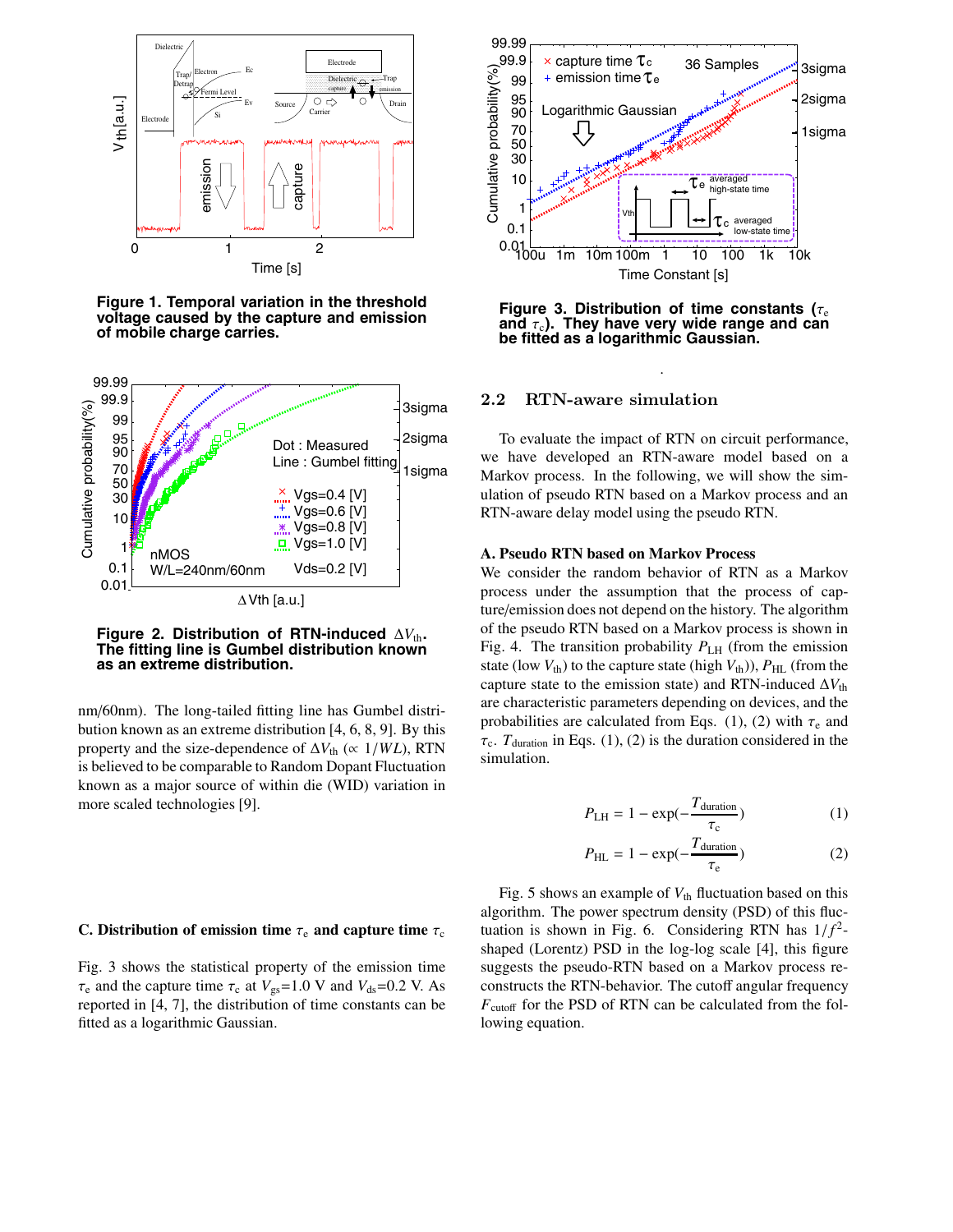

**Figure 4. The algorithm of the Pseudo RTN on the Markov process.**  $P_{\text{LH}}$ ,  $P_{\text{HL}}$  and  $\Delta V_{\text{th}}$  are **characteristic parameters depending on devices. Using this algorithm, we simulate RTNinduced fluctuation of**  $V_{\text{th}}$  **every one**  $T_{\text{duration}}$ .

$$
F_{cutoff} = \frac{1}{2\pi} \frac{\tau_{\rm e}\tau_{\rm c}}{\tau_{\rm e} + \tau_{\rm c}} \tag{3}
$$

#### **B. Bias dependence of RTN-induced**  $\Delta V_{th}$  and  $\tau_e$ ,  $\tau_c$

As shown in Fig. 2, RTN-induced  $\Delta V_{th}$  becomes larger as *V*gs increases. Fig. 7 shows the *V*gs-dependence of RTNinduced  $\Delta V_{\text{th}}$  at 50% and 3  $\sigma$  of CDF. To consider the  $V_{gs}$ -dependence of  $\Delta V_{th}$  in the RTN-aware delay model, we have approximated the  $V_{gs}$ -dependence of  $\Delta V_{th}$  as a quadratic function (Fig. 7). Then we have calculated the effective RTN-induced  $\Delta V_{\text{th}}$  from transistor-level circuit simulation with voltage-controlled voltage source describing RTN-induced  $\Delta V_{th}$  connected to the gate of a transistor.

Another important factor of RTN,  $\tau_e$  and  $\tau_c$ , has also the  $V_{\rm gs}$ -dependence, and with increasing  $V_{\rm gs}$   $\tau_{\rm e}$  increases and  $\tau_c$  decreases exponentially by the change of the carrier density and the Fermi energy-level (Fig. 8 (a)) [7, 10]. Reference [11] shows the PSD of RTN under circuit operation (AC bias) is decreased by the modulation of  $\tau_e$  and  $\tau_c$  due to the  $V_{gs}$ -dependence of these two time constants. To consider the modulation effect of  $\tau_e$  and  $\tau_c$  under AC bias in our RTN-aware delay model, we set the modulation coefficients  $m_c = m_e = m = 10<sup>s</sup>$  where the power *s* is between 0 and 2 randomly, and calculate the "bias-off" state time constants  $\tau_{\text{COFF}}$  and  $\tau_{\text{COFF}}$  from Eqs. (4) and (5) with the "bias-on" state time constants  $\tau_{c_{ON}}$  and  $\tau_{c_{ON}}$  (Fig. 8) [11]. Then, as shown in 9, the calculation of the total transition probabilities over the time  $T_{\text{duration}}$  and  $T_{\text{duration}}$  is split into the product of



**Figure 5. An example of**  $V_{\text{th}}$  fluctuation based **on the algorithm shown in Fig. 4.**



**Figure 6. The power spectrum density (PSD) of** *<sup>V</sup>*th **fluctuation shown in Fig. 5.** <sup>1</sup>/ *<sup>f</sup>* <sup>2</sup>**- shaped (Lorentz) PSD in the log-log scale is an evidence of the reconstruction of the RTNbehavior.**

the transition probabilities for the "bias-off" and "bias-on" periods separately [11].

$$
\tau_{\rm coFF} = \tau_{\rm con} \times m \tag{4}
$$

$$
\tau_{\rm e_{OFF}} = \tau_{\rm e_{ON}}/m \tag{5}
$$

#### **C. RTN-aware delay model**

To simulate the impact of RTN on circuit performance using the pseudo RTN based on the Markov process, circuit delay variation is linearly approximated using variable parameters ( $\Delta V_{\text{th}}$  and  $\Delta L$ ) and their sensitivity coefficients ( $K_{V_{\text{th}}}$  and *K*L) of each MOSFET in the following eq. (6). The sensitivity coefficient is calculated from transistor-level simulation. This equation represents the delay fluctuation of combinatorial circuit with temporal variability of  $\Delta V_{th}$  due to RTN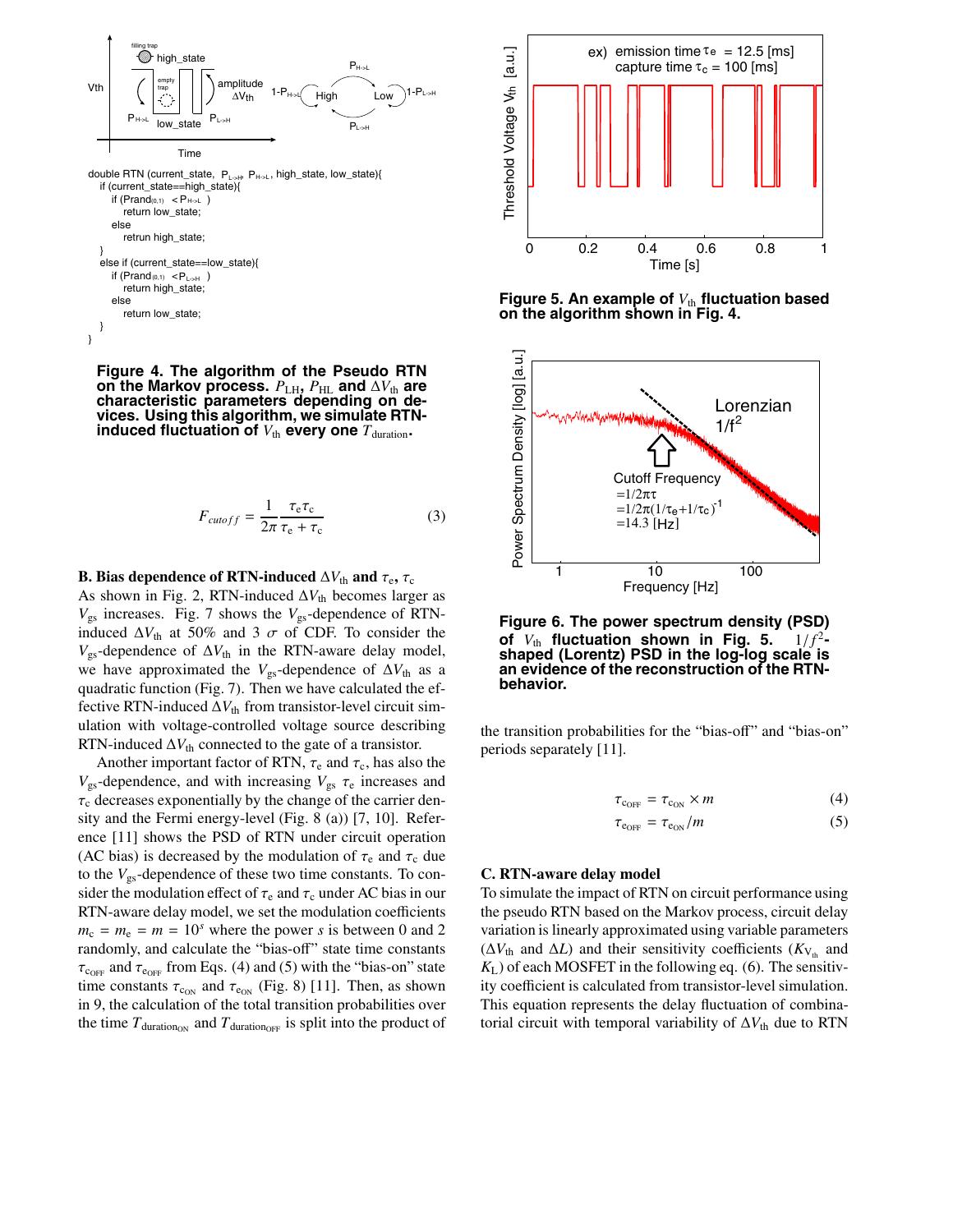

Figure 7. The  $V_{gs}$ -dependence of RTN**induced**  $\Delta V_{\text{th}}$  at 50% and 3 sigma of CDF. In this paper, we have approximated the  $V_{gs}$ dependence of  $\Delta V_{th}$  as a quadratic function, **and evaluated the impact of**  $\Delta V_{\text{th}}$  considered *V*gs**-dependence from transistor-level simulation with voltage-controlled voltage source which has a quadratic control function.**

as well as static variability of  $\Delta V_{th}$  and  $\Delta L$  due to within die variability.

$$
\Delta T = \sum_{i} (K_{V_{\text{th}}i} \Delta V_{\text{th}i} + K_{\text{Li}} \Delta L_{i})
$$
 (6)

To use the RTN-aware delay model, we assume the following points.

- 1. The RTN-parameters ( $\Delta V_{th}$ ,  $\tau_e$  and  $\tau_c$ ) depend on devices, and their distributions are determined device by device.
- 2. All MOSFETs have two-state RTN by a single trap.  $\Delta V_{\text{th}}$  of nMOSFET has a Gumbel-distribution shown in Fig. 2 and  $\Delta V_{\text{th}}$  of pMOSFET is three times as large as that of nMOSFET [8]. Distributions of the time constants ( $\tau_{e_{ON}}$  and  $\tau_{c_{ON}}$ ) are logarithmic Gaussian shown in Fig. 3.
- 3. As explained in section 2-2-B, RTN-induced  $\Delta V_{th}$  is weighted by a parameter calculated from transistorlevel simulation in order to consider the Vgsdependence of  $\Delta V_{\text{th}}$ . And, we set  $T_{\text{duration}}$  =  $T_{\text{duration}_{\text{OFF}}}$  = a half period of a target circuit, which is a 7-stage ring oscillator.
- 4. WID variation-induced Δ*V*th and Δ*L* are Gaussian and extracted by the method discussed in [12].



**Figure 8. (a) The example of** *V*gs**-dependence of** τ*<sup>e</sup>* **and** τ*c***. With increasing** *V*gs τ<sup>e</sup> **increases and τ<sub>c</sub> decreases exponentially. (b) Calculation of the "bias-off" state time constants**  $\tau_{\rm c_{OFF}}$  and  $\tau_{\rm e_{OFF}}$  from the "bias-on" state time constants  $\tau_{\text{c}_{\text{ON}}}$  and  $\tau_{\text{e}_{\text{ON}}}$ . In this paper, we set the modulation coefficients  $m_c = m_e$ .



Transition Probabilities

**Figure 9. Transition probabilities on periodically cycled gate bias.**  $P_{\text{ON}}$  ( $P_{\text{HL_{ON}}}$ ,  $P_{\text{LH_{ON}}}$ ) is **calculated from Eqs. (1) and (2) with**  $\tau_{\text{ON}}$  ( $\tau_{\text{c}_{\text{ON}}}$ ,  $\tau_{\text{e}_{\text{ON}}}$ ).

## **3 Results and Discussion**

### **3.1 Measurement of RTN-induced Delay Fluctuation**

#### **A. Test Circuit Structure**

Fig. 10 shows the test structure fabricated in a 65nm CMOS technology for RTN induced delay fluctuation measurement. The circuit matrix array contains  $20 \times 15$  identical sections and each section is constructed by 7-stage, 13-stage, 19-stage, 29-stage, and 59-stage ring oscillators. Ring oscillators are connected to dividers as shown in Fig. 11. In the test structure, we select 7-stage ring oscillators as a representative of combinatorial circuits. The frequency of RO is varied by changing power supply  $(VDD<sub>RO</sub>)$ , and the output of RO is connected to the clock of the D-FF through one inverter constructing a frequency divider as shown in Fig. 11. The power supply of the D-FF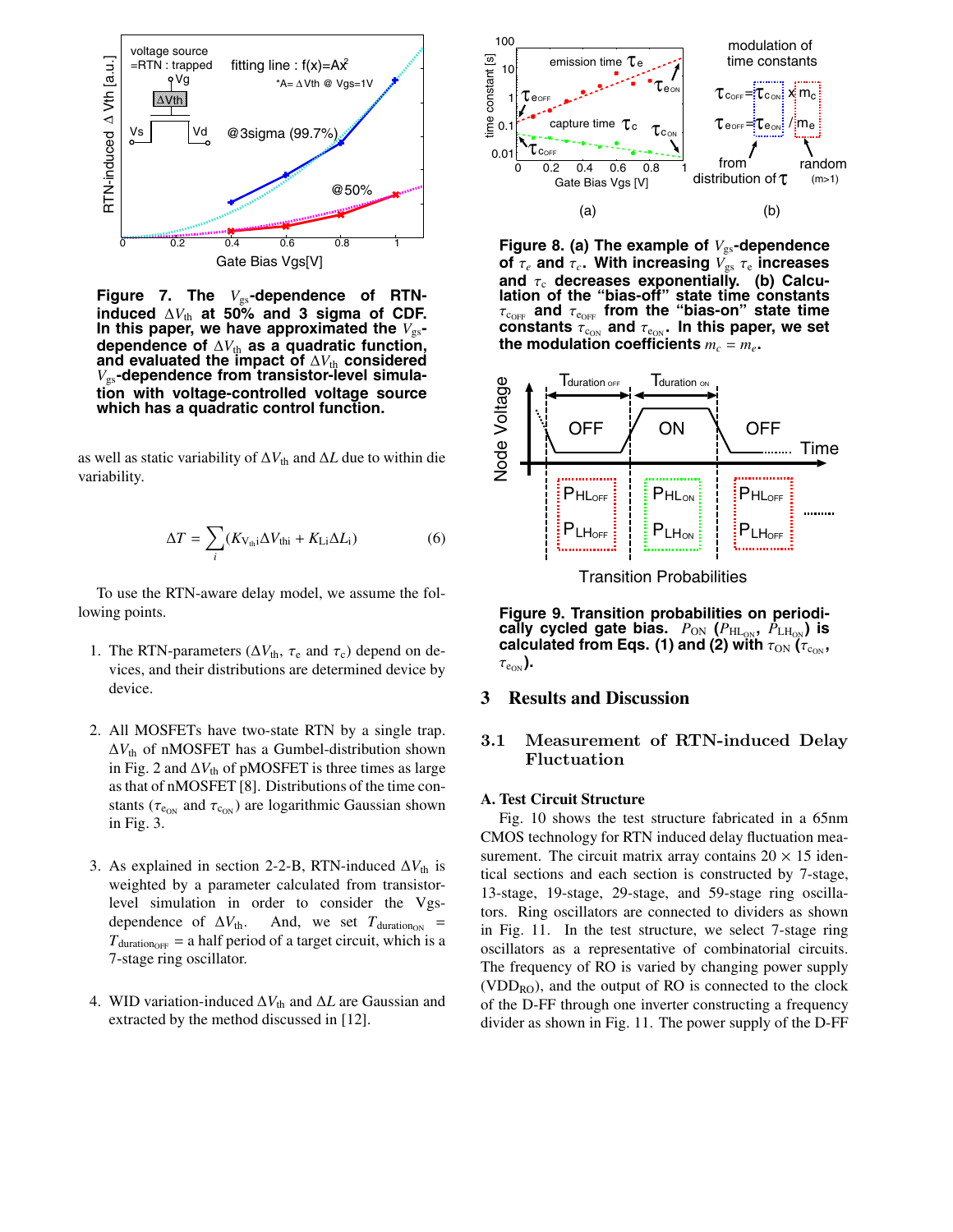

**Figure 10. Test structure for process variation and RTN-induced delay fluctuation measurement in 65nm CMOS technology.**



### **Figure 11. With test circuit consisted of Ring Oscillator (RO) and Divider (D-FF), the impact of process variation and RTN on digital circuits can be evaluated.**

 $(VDD<sub>D-FF</sub>)$  can also be varied. In this experiment, we measure the fluctuation of oscillation frequencies for 250 s by counting oscillation counts over 20 ms at room temperature. Supply voltages  $VDD_{RO}$  and  $VDD_{D-FF}$  are set to 1.0 V and 1.2 V.

# **B. Power Spectrum Density of Measured Frequency Fluctuation**

Considering the source of 1/ *f* noise is superposition of multiple RTN [10], the PSD of the frequency fluctuation of a 7 stage ring oscillator consisting of 18 MOSFETs is found to be well represented by  $1/f<sup>s</sup>$  where the power *s* is between 1 and 2.

Fig. 12 shows 2 examples of measured frequency fluctuation out of 300 samples. Since the PSD of measured frequency fluctuation is  $1/f^2$ -shaped or  $1/f$ -shaped, frequency fluctuations are believed to be caused by RTN. The increase of  $VDD<sub>D-FF</sub>$  has no influence on frequency fluctuation. This confirms that the frequency fluctuation is caused by the phase-noise of the ring oscillator due to RTN.

# **3.2 Distributions of Simulated and Measured Frequency Fluctuations**

We have measured the maximum frequency shift caused by RTN over measurement time of 250s. The maximum frequency shift has been also simulated by the proposed RTN-aware delay modeling. In this simulation, we considered  $V_{gs}$ -dependencies of RTN-induced  $\Delta V_{th}$  and time constants  $\tau_e$  and  $\tau_c$ . Distributions of the maximum frequency



**Figure 12. Two examples of measured RTNinduced frequency fluctuation.**



**Figure 13. PSD of RTN-induced frequency** fluctuations shown in Fig. 12. **fluctuations are believed to be caused by RTN because these PSD of them show**  $1/f^2$ -<br>**shaped (Lorentz) and**  $1/f$ -shaped.

shifts obtained by measurements (300 samples) and simulations (10,000 samples) are shown in Fig. 14. The simulation overestimates frequency fluctuation more than two times. Possible reasons for this discrepancy include inaccuracy in the modeling and extraction of statistical properties of RTN-parameters. Further investigation is underway.

For reference, tha maximum frequency shift has been simulated without any  $V_{gs}$ -dependencies of RTN-induced  $\Delta V_{\text{th}}$  and time constants  $\tau_{\text{e}}$  and  $\tau_{\text{c}}$ , and also without the  $V_{\text{gs}}$ dependencies of RTN-induced  $\Delta V_{th}$  but with that of  $\tau_e$  and  $\tau_c$ . Distributions of those results are also shown in Fig. 14. Those results are about four times larger than the measured distribution. The  $V_{gs}$ -dependency of time constants  $\tau_e$  and  $\tau_c$  does not have large impact on the frequency shift, whereas the  $V_{gs}$ -dependency of RTN-induced  $\Delta V_{th}$  does. In our simulation, the  $V_{gs}$ -dependency of RTN-induced  $\Delta V_{th}$ attenuates the RTN impact on delay by half.